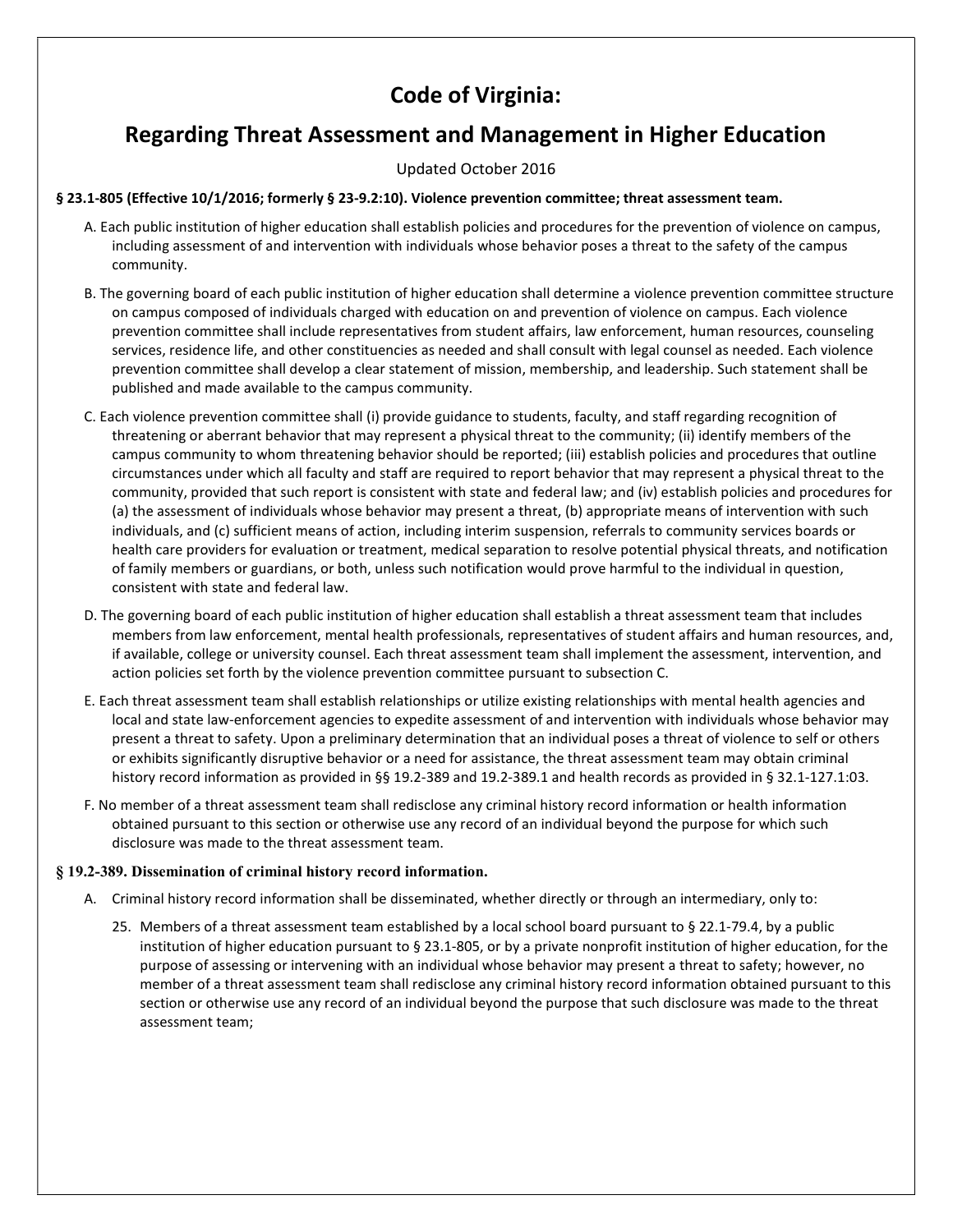#### § 19.2-389.1. Dissemination of juvenile record information.

Record information maintained in the Central Criminal Records Exchange pursuant to the provisions of § 16.1-299 shall be disseminated only:

(x) to members of a threat assessment team established by a school board pursuant to  $\S 22.1$ -79.4, by a public institution of higher education pursuant to § 23.1-805, or by a private nonprofit institution of higher education, to aid in the assessment or intervention with individuals whose behavior may present a threat to safety; however, no member of a threat assessment team shall redisclose any juvenile record information obtained pursuant to this section or otherwise use any record of an individual beyond the purpose that such disclosure was made to the threat assessment team;

## § 32.1-127.1:03. Health records privacy.

- A. There is hereby recognized an individual's right of privacy in the content of his health records. Health records are the property of the health care entity maintaining them, and, except when permitted or required by this section or by other provisions of state law, no health care entity, or other person working in a health care setting, may disclose an individual's health records.
- D. Health care entities may, and, when required by other provisions of state law, shall, disclose health records:
	- 35. To a threat assessment team established by a local school board pursuant to § 22.1-79.4, by a public institution of higher education pursuant to § 23.1-805, or by a private nonprofit institution of higher education;

## § 2.2-3705.4. Virginia Freedom of Information Act: Exclusions to application of chapter; educational records and certain records of educational institutions.

The following records are excluded from the provisions of this chapter but may be disclosed by the custodian in his discretion, except where such disclosure is prohibited by law. Redaction of information excluded under this section from a public record shall be conducted in accordance with § 2.2-3704.01.

8. Information held by a threat assessment team established by a local school board pursuant to § 22.1-79.4 or by a public institution of higher education pursuant to § 23.1-805 relating to the assessment or intervention with a specific individual. However, in the event an individual who has been under assessment commits an act, or is prosecuted for the commission of an act that has caused the death of, or caused serious bodily injury, including any felony sexual assault, to another person, such information of the threat assessment team concerning the individual under assessment shall be made available as provided by this chapter, with the exception of any criminal history records obtained pursuant to § 19.2-389 or 19.2-389.1, health records obtained pursuant to § 32.1-127.1:03, or scholastic records as defined in § 22.1-289. The public body providing such information shall remove personally identifying information of any person who provided information to the threat assessment team under a promise of confidentiality.

### § 8.01-47. Immunity of school personnel investigating or reporting certain incidents.

In addition to any other immunity he may have, any person who, in good faith with reasonable cause and without malice, acts to report, investigate or cause any investigation to be made into the activities of any student or students or any other person or persons as they relate to conduct involving bomb threats, firebombs, explosive materials or other similar devices as described in clauses (vi) and (vii) of subsection A of § 22.1-279.3:1, alcohol or drug use or abuse in or related to the school or institution or in connection with any school or institution activity, or information that an individual poses any credible danger of serious bodily injury or death to one or more students, school personnel, or others on school property shall be immune from all civil liability that might otherwise be incurred or imposed as the result of the making of such a report, investigation or disclosure.

# § 23.1-802. (Effective 10/1/2016; formerly § 23-9.2:8. Student mental health policies; website resource.

- A. The governing board of each public institution of higher education shall develop and implement policies that (i) advise students, faculty, and staff, including residence hall staff, of the proper procedures for identifying and addressing the needs of students exhibiting suicidal tendencies or behavior and (ii) provide for training where appropriate. Such policies shall require procedures for notifying the institution's student health or counseling center for the purposes set forth in subdivision B 4 of § 23.1-1303 when a student exhibits suicidal tendencies or behavior.
- B. The board of visitors of each baccalaureate public institution of higher education shall establish a written memorandum of understanding with its local community services board or behavioral health authority and with local hospitals and other local mental health facilities in order to expand the scope of services available to students seeking treatment. The memorandum shall designate a contact person to be notified, to the extent allowable under state and federal privacy laws, when a student is involuntarily committed, or when a student is discharged from a facility. The memorandum shall provide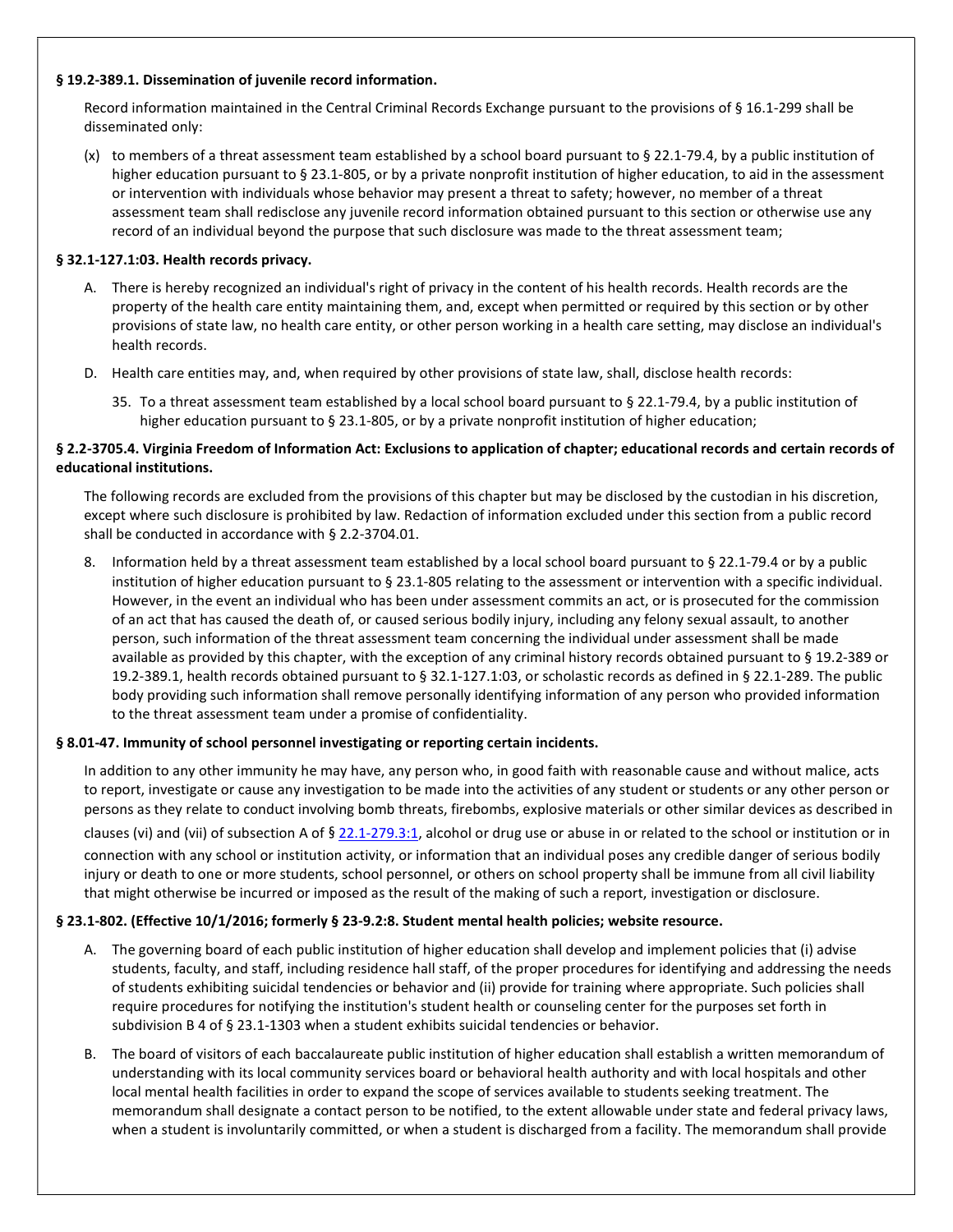for the inclusion of the institution in the post-discharge planning of a student who has been committed and intends to return to campus, to the extent allowable under state and federal privacy laws.

C. Each baccalaureate public institution of higher education shall create and feature on its website a page with information dedicated solely to the mental health resources available to students at the institution.

#### § 37.2-804.2. Disclosure of records.

Any health care provider, as defined in § 32.1-127.1:03, or other provider who has provided or is currently providing services to a person who is the subject of proceedings pursuant to this chapter shall, upon request, disclose to a magistrate, the court, the person's attorney, the person's guardian ad litem, the examiner identified to perform an examination pursuant to § 37.2-815, the community services board or its designee performing any evaluation, preadmission screening, or monitoring duties pursuant to this chapter, or a law-enforcement officer any information that is necessary and appropriate for the performance of his duties pursuant to this chapter. Any health care provider, as defined in § 32.1-127.1:03, or other provider who has provided or is currently evaluating or providing services to a person who is the subject of proceedings pursuant to this chapter shall disclose information that may be necessary for the treatment of such person to any other health care provider or other provider evaluating or providing services to or monitoring the treatment of the person. Health records disclosed to a law-enforcement officer shall be limited to information necessary to protect the officer, the person, or the public from physical injury or to address the health care needs of the person. Information disclosed to a law-enforcement officer shall not be used for any other purpose, disclosed to others, or retained.

Any health care provider providing services to a person who is the subject of proceedings under this chapter shall (i) inform the person that his family member or personal representative, including any agent named in an advance directive executed in accordance with the Health Care Decisions Act (§ 54.1-2981 et seq.), will be notified of information that is directly relevant to such individual's involvement with the person's health care, which may include the person's location and general condition, in accordance with subdivision D 34 of § 32.1-127.1:03, and (ii) make a reasonable effort to so notify the person's family member or personal representative, unless the provider has actual knowledge that the family member or personal representative is currently prohibited by court order from contacting the person. No health care provider shall be required to notify a person's family member or personal representative pursuant to this section if the health care provider has actual knowledge that such notice has been provided.

Any health care provider disclosing records pursuant to this section shall be immune from civil liability for any harm resulting from the disclosure, including any liability under the federal Health Insurance Portability and Accountability Act (42 U.S.C. § 1320d et seq.), as amended, unless the person or provider disclosing such records intended the harm or acted in bad faith.

#### § 37.2-809. Involuntary temporary detention; issuance and execution of order.

A. For the purposes of this section:

"Designee of the local community services board" means an examiner designated by the local community services board who (i) is skilled in the assessment and treatment of mental illness, (ii) has completed a certification program approved by the Department, (iii) is able to provide an independent examination of the person, (iv) is not related by blood or marriage to the person being evaluated, (v) has no financial interest in the admission or treatment of the person being evaluated, (vi) has no investment interest in the facility detaining or admitting the person under this article, and (vii) except for employees of state hospitals and of the U.S. Department of Veterans Affairs, is not employed by the facility.

"Employee" means an employee of the local community services board who is skilled in the assessment and treatment of mental illness and has completed a certification program approved by the Department.

"Investment interest" means the ownership or holding of an equity or debt security, including shares of stock in a corporation, interests or units of a partnership, bonds, debentures, notes, or other equity or debt instruments.

B. A magistrate shall issue, upon the sworn petition of any responsible person, treating physician, or upon his own motion and only after an evaluation conducted in-person or by means of a two-way electronic video and audio communication system as authorized in § 37.2-804.1 by an employee or a designee of the local community services board to determine whether the person meets the criteria for temporary detention, a temporary detention order if it appears from all evidence readily available, including any recommendation from a physician or clinical psychologist treating the person, that the person (i) has a mental illness and that there exists a substantial likelihood that, as a result of mental illness, the person will, in the near future, (a) cause serious physical harm to himself or others as evidenced by recent behavior causing, attempting, or threatening harm and other relevant information, if any, or (b) suffer serious harm due to his lack of capacity to protect himself from harm or to provide for his basic human needs; (ii) is in need of hospitalization or treatment; and (iii) is unwilling to volunteer or incapable of volunteering for hospitalization or treatment. The magistrate shall also consider, if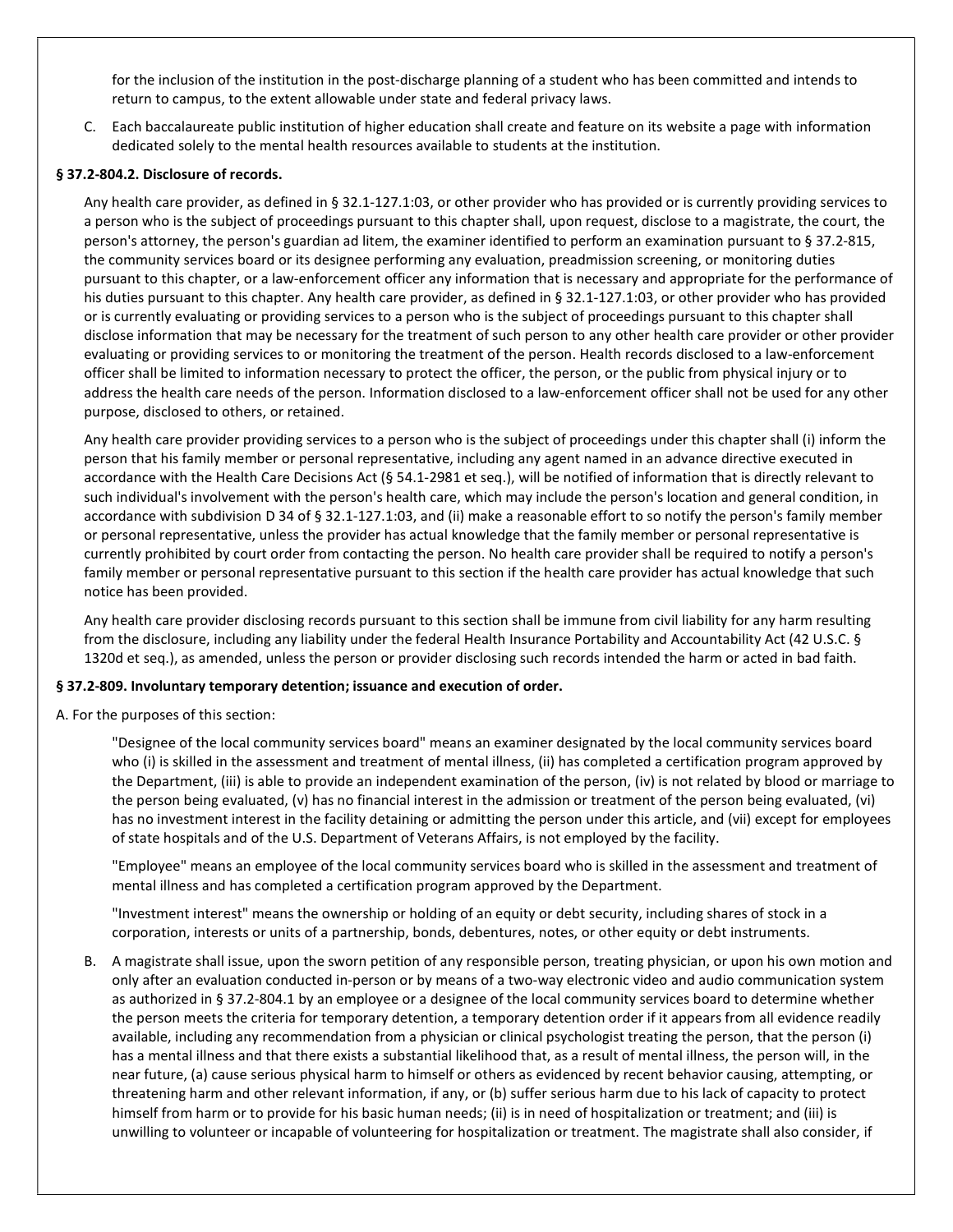available, (a) information provided by the person who initiated emergency custody and (b) the recommendations of any treating or examining physician licensed in Virginia either verbally or in writing prior to rendering a decision. Any temporary detention order entered pursuant to this section shall provide for the disclosure of medical records pursuant to § 37.2- 804.2. This subsection shall not preclude any other disclosures as required or permitted by law.

- C. When considering whether there is probable cause to issue a temporary detention order, the magistrate may, in addition to the petition, consider (i) the recommendations of any treating or examining physician or psychologist licensed in Virginia, if available, (ii) any past actions of the person, (iii) any past mental health treatment of the person, (iv) any relevant hearsay evidence, (v) any medical records available, (vi) any affidavits submitted, if the witness is unavailable and it so states in the affidavit, and (vii) any other information available that the magistrate considers relevant to the determination of whether probable cause exists to issue a temporary detention order.
- D. A magistrate may issue a temporary detention order without an emergency custody order proceeding. A magistrate may issue a temporary detention order without a prior evaluation pursuant to subsection B if (i) the person has been personally examined within the previous 72 hours by an employee or a designee of the local community services board or (ii) there is a significant physical, psychological, or medical risk to the person or to others associated with conducting such evaluation.
- E. An employee or a designee of the local community services board shall determine the facility of temporary detention in accordance with the provisions of § 37.2-809.1 for all individuals detained pursuant to this section. An employee or designee of the local community services board may change the facility of temporary detention and may designate an alternative facility for temporary detention at any point during the period of temporary detention if it is determined that the alternative facility is a more appropriate facility for temporary detention of the individual given the specific security, medical, or behavioral health needs of the person. In cases in which the facility of temporary detention is changed following transfer of custody to an initial facility of temporary custody, transportation of the individual to the alternative facility of temporary detention shall be provided in accordance with the provisions of § 37.2-810. The initial facility of temporary detention shall be identified on the preadmission screening report and indicated on the temporary detention order; however, if an employee or designee of the local community services board designates an alternative facility, that employee or designee shall provide written notice forthwith, on a form developed by the Executive Secretary of the Supreme Court of Virginia, to the clerk of the issuing court of the name and address of the alternative facility. Subject to the provisions of § 37.2-809.1, if a facility of temporary detention cannot be identified by the time of the expiration of the period of emergency custody pursuant to § 37.2-808, the individual shall be detained in a state facility for the treatment of individuals with mental illness and such facility shall be indicated on the temporary detention order. Except as provided in § 37.2-811 for inmates requiring hospitalization in accordance with subdivision A 2 of § 19.2-169.6, the person shall not be detained in a jail or other place of confinement for persons charged with criminal offenses and shall remain in the custody of law enforcement until the person is either detained within a secure facility or custody has been accepted by the appropriate personnel designated by either the initial facility of temporary detention identified in the temporary detention order or by the alternative facility of temporary detention designated by the employee or designee of the local community services board pursuant to this subsection. The person detained or in custody pursuant to this section shall be given a written summary of the temporary detention procedures and the statutory protections associated with those procedures.
- F. Any facility caring for a person placed with it pursuant to a temporary detention order is authorized to provide emergency medical and psychiatric services within its capabilities when the facility determines that the services are in the best interests of the person within its care. The costs incurred as a result of the hearings and by the facility in providing services during the period of temporary detention shall be paid and recovered pursuant to § 37.2-804. The maximum costs reimbursable by the Commonwealth pursuant to this section shall be established by the State Board of Medical Assistance Services based on reasonable criteria. The State Board of Medical Assistance Services shall, by regulation, establish a reasonable rate per day of inpatient care for temporary detention.
- G. The employee or the designee of the local community services board who is conducting the evaluation pursuant to this section shall determine, prior to the issuance of the temporary detention order, the insurance status of the person. Where coverage by a third party payor exists, the facility seeking reimbursement under this section shall first seek reimbursement from the third party payor. The Commonwealth shall reimburse the facility only for the balance of costs remaining after the allowances covered by the third party payor have been received.
- H. The duration of temporary detention shall be sufficient to allow for completion of the examination required by § 37.2-815, preparation of the preadmission screening report required by § 37.2-816, and initiation of mental health treatment to stabilize the person's psychiatric condition to avoid involuntary commitment where possible, but shall not exceed 72 hours prior to a hearing. If the 72-hour period herein specified terminates on a Saturday, Sunday, legal holiday, or day on which the court is lawfully closed, the person may be detained, as herein provided, until the close of business on the next day that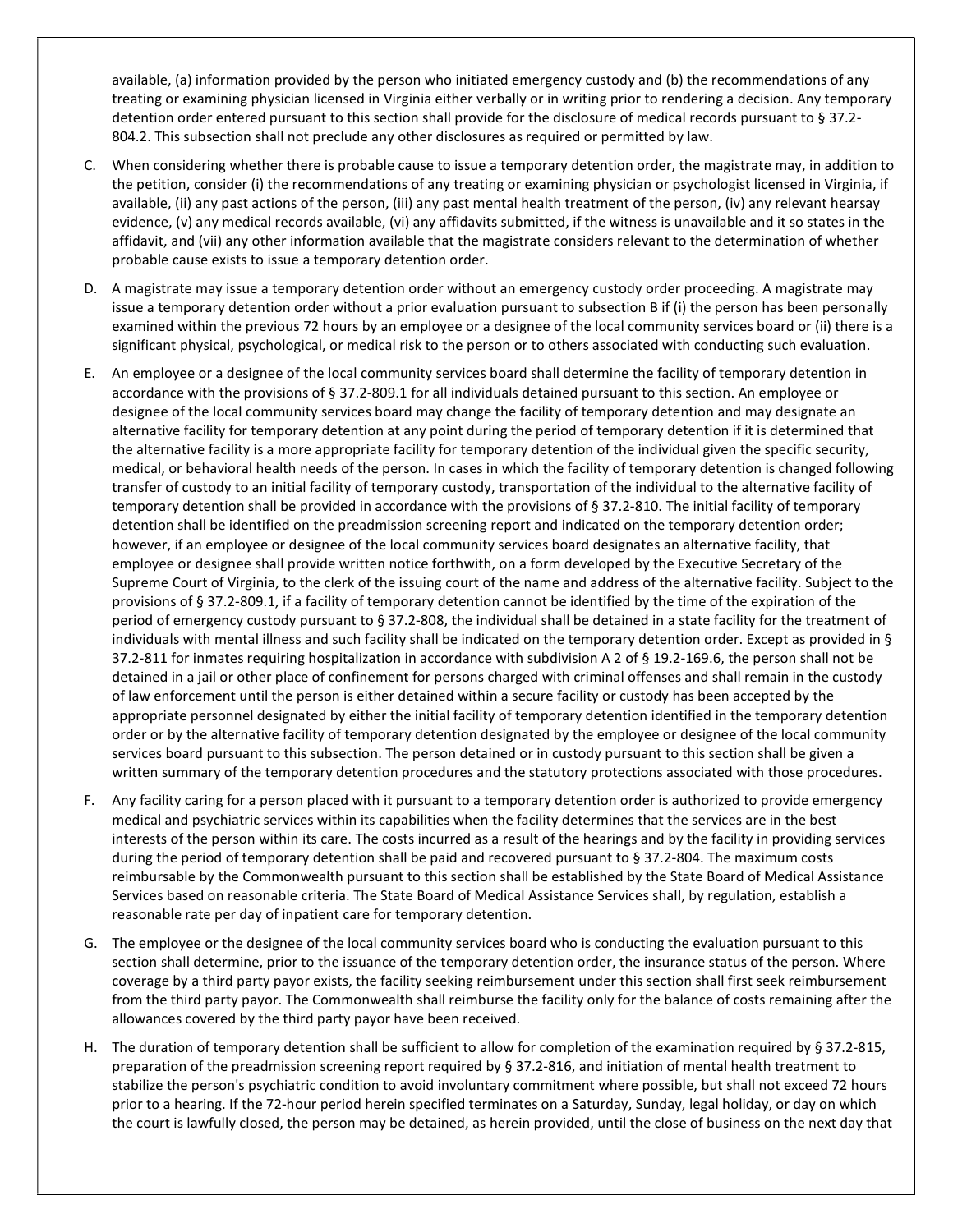is not a Saturday, Sunday, legal holiday, or day on which the court is lawfully closed. The person may be released, pursuant to § 37.2-813, before the 72-hour period herein specified has run.

- If a temporary detention order is not executed within 24 hours of its issuance, or within a shorter period as is specified in the order, the order shall be void and shall be returned unexecuted to the office of the clerk of the issuing court or, if the office is not open, to any magistrate serving the jurisdiction of the issuing court. Subsequent orders may be issued upon the original petition within 96 hours after the petition is filed. However, a magistrate must again obtain the advice of an employee or a designee of the local community services board prior to issuing a subsequent order upon the original petition. Any petition for which no temporary detention order or other process in connection therewith is served on the subject of the petition within 96 hours after the petition is filed shall be void and shall be returned to the office of the clerk of the issuing court.
- J. The Executive Secretary of the Supreme Court of Virginia shall establish and require that a magistrate, as provided by this section, be available seven days a week, 24 hours a day, for the purpose of performing the duties established by this section. Each community services board shall provide to each general district court and magistrate's office within its service area a list of its employees and designees who are available to perform the evaluations required herein.
- K. For purposes of this section, a health care provider or designee of a local community services board or behavioral health authority shall not be required to encrypt any email containing information or medical records provided to a magistrate unless there is reason to believe that a third party will attempt to intercept the email.
- L. If the employee or designee of the community services board who is conducting the evaluation pursuant to this section recommends that the person should not be subject to a temporary detention order, such employee or designee shall (i) inform the petitioner, the person who initiated emergency custody if such person is present, and an onsite treating physician of his recommendation; (ii) promptly inform such person who initiated emergency custody that the community services board will facilitate communication between the person and the magistrate if the person disagrees with recommendations of the employee or designee of the community services board who conducted the evaluation and the person who initiated emergency custody so requests; and (iii) upon prompt request made by the person who initiated emergency custody, arrange for such person who initiated emergency custody to communicate with the magistrate as soon as is practicable and prior to the expiration of the period of emergency custody. The magistrate shall consider any information provided by the person who initiated emergency custody and any recommendations of the treating or examining physician and the employee or designee of the community services board who conducted the evaluation and consider such information and recommendations in accordance with subsection B in making his determination to issue a temporary detention order. The individual who is the subject of emergency custody shall remain in the custody of law enforcement or a designee of law enforcement and shall not be released from emergency custody until communication with the magistrate pursuant to this subsection has concluded and the magistrate has made a determination regarding issuance of a temporary detention order.
- M. For purposes of this section, "person who initiated emergency custody" means any person who initiated the issuance of an emergency custody order pursuant to § 37.2-808 or a law-enforcement officer who takes a person into custody pursuant to subsection G of § 37.2-808.

### § 23-2.1:3. Student records.

Each public and private institution of higher education may require that any student accepted to and who has committed to attend, or is attending, such institution provide, to the extent available, from the originating secondary school and, if applicable, any institution of higher education he has attended a complete student record, including any mental health records held by the school. These records shall be kept confidential as required by state and federal law, including the Family Educational Rights and Privacy Act, 20 U.S.C. § 1232g.

#### § 23.1-1303 (Effective 10/1/2016; formerly § 23-9.2:3). Governing boards; duties

- B. The governing board of each public institution of higher education shall:
	- 4. Notwithstanding any other provision of state law, establish policies and procedures requiring the notification of the parent of a dependent student when such student receives mental health treatment at the institution's student health or counseling center and such treatment becomes part of the student's educational record in accordance with the federal Health Insurance Portability and Accountability Act (42 U.S.C. § 1320d et seq.) and may be disclosed without prior consent as authorized by the federal Family Educational Rights and Privacy Act (20 U.S.C. § 1232g) and related regulations (34 C.F.R. Part 99). Such notification shall only be required if it is determined that there exists a substantial likelihood that, as a result of mental illness the student will, in the near future, (i) cause serious physical harm to himself or others as evidenced by recent behavior or any other relevant information or (ii) suffer serious harm due to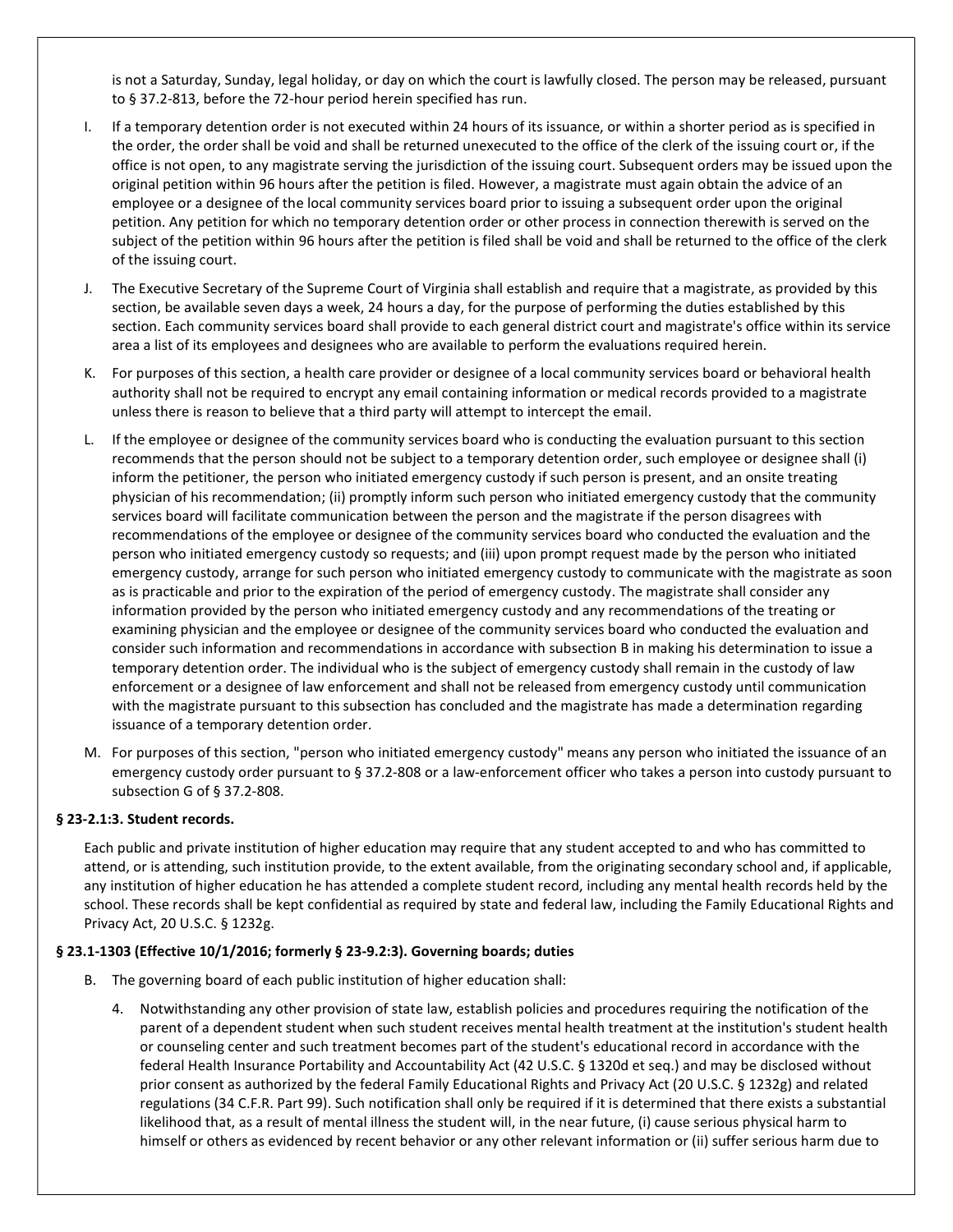his lack of capacity to protect himself from harm or to provide for his basic human needs. However, notification may be withheld if any person licensed to diagnose and treat mental, emotional, or behavioral disorders by a health regulatory board within the Department of Health Professions who is treating the student has made a part of the student's record a written statement that, in the exercise of his professional judgment, the notification would be reasonably likely to cause substantial harm to the student or another person. No public institution of higher education or employee of a public institution of higher education making a disclosure pursuant to this subsection is civilly liable for any harm resulting from such disclosure unless such disclosure constitutes gross negligence or willful misconduct by the institution or its employees;

#### § 23.1-806 (Effective 10/1/2016; formerly § 23-9.2:15). Reporting of acts of sexual violence.

A. For purposes of this section:

"Campus" means (i) any building or property owned or controlled by an institution of higher education within the same reasonably contiguous geographic area of the institution and used by the institution in direct support of, or in a manner relating to, the institution's educational purposes, including residence halls, and (ii) any building or property that is within or reasonably contiguous to the area described in clause (i) that is owned by the institution but controlled by another person, is frequently used by students, and supports institutional purposes, such as a food or other retail vendor.

"Noncampus building or property" means (i) any building or property owned or controlled by a student organization officially recognized by an institution of higher education or (ii) any building or property owned or controlled by an institution of higher education that is used in direct support of, or in relation to, the institution's educational purposes, is frequently used by students, and is not within the same reasonably contiguous geographic area of the institution.

"Public property" means all public property, including thoroughfares, streets, sidewalks, and parking facilities, that is within the campus, or immediately adjacent to and accessible from the campus.

"Responsible employee" means a person employed by a public institution of higher education or nonprofit private institution of higher education who has the authority to take action to redress sexual violence, who has been given the duty of reporting acts of sexual violence or any other misconduct by students to the Title IX coordinator or other appropriate institution designee, or whom a student could reasonably believe has this authority or duty.

"Sexual violence" means physical sexual acts perpetrated against a person's will or where a person is incapable of giving consent.

"Title IX coordinator" means an employee designated by a public institution of higher education or nonprofit private institution of higher education to coordinate the institution's efforts to comply with and carry out the institution's responsibilities under Title IX (20 U.S.C. § 1681 et seq.). If no such employee has been designated by the institution, the institution shall designate an employee who will be responsible for receiving information of alleged acts of sexual violence from responsible employees in accordance with subsection B.

- B. Any responsible employee who in the course of his employment obtains information that an act of sexual violence may have been committed against a student attending the institution or may have occurred on campus, in or on a noncampus building or property, or on public property shall report such information to the Title IX coordinator as soon as practicable after addressing the immediate needs of the victim.
- C. Upon receipt of information pursuant to subsection B, the Title IX coordinator or his designee shall promptly report the information, including any personally identifiable information, to a review committee established pursuant to subsection D. Nothing in this section shall prevent the Title IX coordinator or any other responsible employee from providing any information to law enforcement with the consent of the victim.
- D. Each public institution of higher education and nonprofit private institution of higher education shall establish a review committee for the purposes of reviewing information relating to acts of sexual violence, including information reported pursuant to subsection C. Such review committee shall consist of three or more persons and shall include the Title IX coordinator or his designee, a representative of law enforcement, and a student affairs representative. If the institution has established a campus police department pursuant to Article 3 (§ 23.1-809 et seq.), the representative of law enforcement shall be a member of such department; otherwise, the representative of law enforcement shall be a representative of campus security. The review committee may be the threat assessment team established under § 23.1-805 or a separate body. The review committee may obtain law-enforcement records, criminal history record information as provided in §§ 19.2-389 and 19.2-389.1, health records as provided in § 32.1-127.1:03, available institutional conduct or personnel records, and known facts and circumstances of the information reported pursuant to subsection C or information or evidence known to the institution or to law enforcement. The review committee shall be considered to be a threat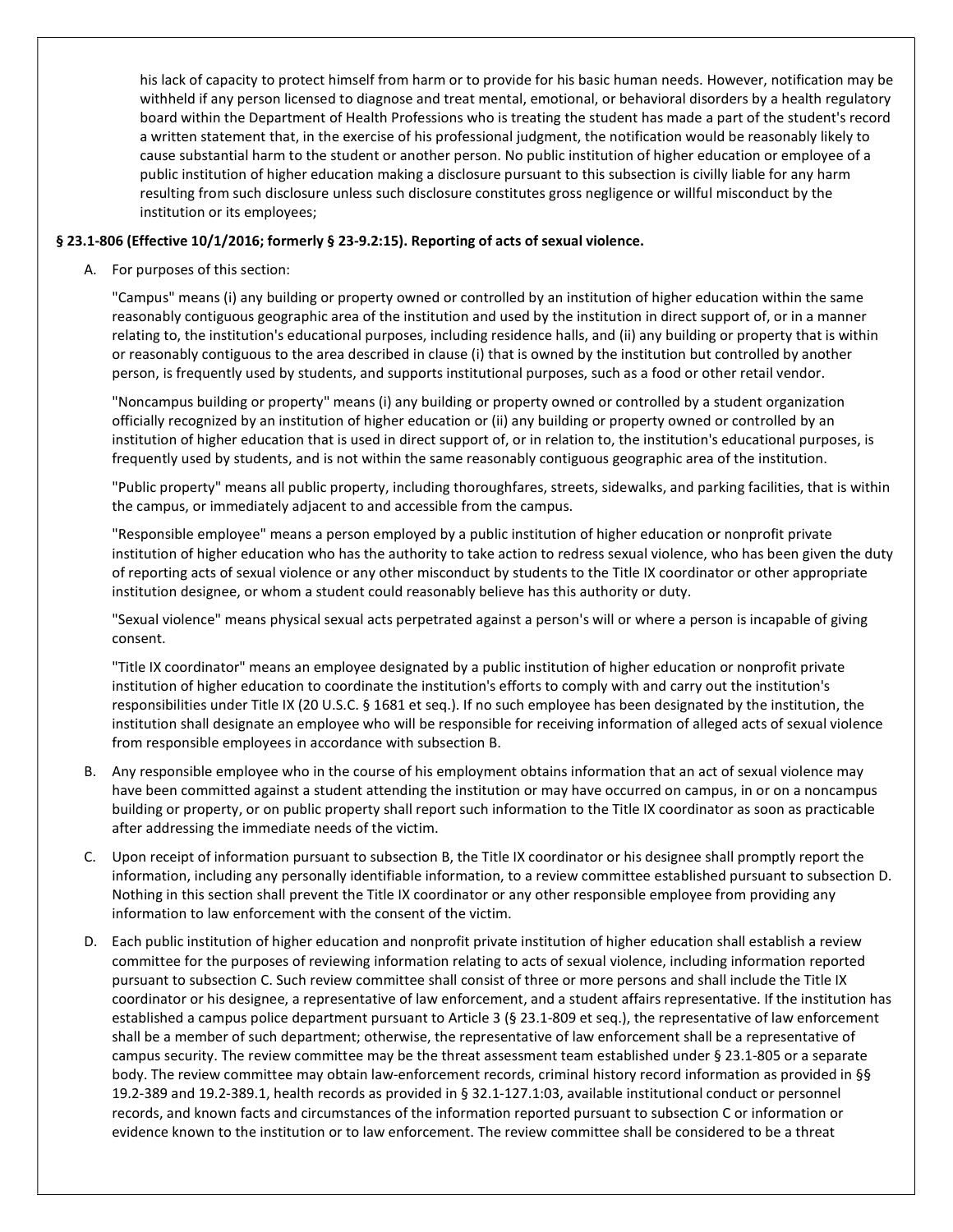assessment team established pursuant to § 23.1-805 for purposes of (i) obtaining criminal history record information and health records and (ii) the Virginia Freedom of Information Act (§ 2.2-3700 et seq.). The review committee shall conduct its review in compliance with federal privacy law.

- E. Upon receipt of information of an alleged act of sexual violence reported pursuant to subsection C, the review committee shall meet within 72 hours to review the information and shall meet again as necessary as new information becomes available.
- F. If, based on consideration of all factors, the review committee, or if the committee cannot reach a consensus, the representative of law enforcement on the review committee, determines that the disclosure of the information, including personally identifiable information, is necessary to protect the health or safety of the student or other individuals as set forth in 34 C.F.R. § 99.36, the representative of law enforcement on the review committee shall immediately disclose such information to the law-enforcement agency that would be responsible for investigating the alleged act of sexual violence. Such disclosure shall be for the purposes of investigation and other actions by law enforcement. Upon such disclosure, the Title IX coordinator or his designee shall notify the victim that such disclosure is being made. The provisions of this subsection shall not apply if the law-enforcement agency responsible for investigating the alleged act of sexual violence is located outside the United States.
- G. In cases in which the alleged act of sexual violence would constitute a felony violation of Article 7 (§ 18.2-61 et seq.) of Chapter 4 of Title 18.2, the representative of law enforcement on the review committee shall inform the other members of the review committee and shall within 24 hours consult with the attorney for the Commonwealth or other prosecutor responsible for prosecuting the alleged act of sexual violence and provide to him the information received by the review committee without disclosing personally identifiable information, unless such information was disclosed pursuant to subsection F. In addition, if such consultation does not occur and any other member of the review committee individually concludes that the alleged act of sexual violence would constitute a felony violation of Article 7 (§ 18.2-61 et seq.) of Chapter 4 of Title 18.2, that member shall within 24 hours consult with the attorney for the Commonwealth or other prosecutor responsible for prosecuting the alleged act of sexual violence and provide to him the information received by the review committee without disclosing personally identifiable information, unless such information was disclosed pursuant to subsection F.
- H. At the conclusion of the review, the Title IX coordinator and the law-enforcement representative shall each retain (i) the authority to proceed with any further investigation or adjudication allowed under state or federal law and (ii) independent records of the review team's considerations, which shall be maintained under applicable state and federal law.
- I. No responsible employee shall be required to make a report pursuant to subsection B if:
	- 1. The responsible employee obtained the information through any communication considered privileged under state or federal law or the responsible employee obtained the information in the course of providing services as a licensed health care professional, an employee providing administrative support for such health care professionals, a professional counselor, an accredited rape crisis or domestic violence counselor, a campus victim support personnel, a member of clergy, or an attorney; or
	- 2. The responsible employee has actual knowledge that the same matter has already been reported to the Title IX coordinator or to the attorney for the Commonwealth or the law-enforcement agency responsible for investigating the alleged act of sexual violence.
- J. Any responsible employee who makes a report required by this section or testifies in a judicial or administrative proceeding as a result of such report is immune from any civil liability alleged to have resulted therefrom unless such person acted in bad faith or with malicious intent.
- K. The provisions of this section shall not require a person who is the victim of an alleged act of sexual violence to report such violation.
- L. The institution shall ensure that a victim of an alleged act of sexual violence is informed of (i) the available law-enforcement options for investigation and prosecution; (ii) the importance of collection and preservation of evidence; (iii) the available options for a protective order; (iv) the available campus options for investigation and adjudication under the institution's policies; (v) the victim's rights to participate or decline to participate in any investigation to the extent permitted under state or federal law; (vi) the applicable federal or state confidentiality provisions that govern information provided by a victim; (vii) the available on-campus resources and any unaffiliated community resources, including sexual assault crisis centers, domestic violence crisis centers, or other victim support services; and (viii) the importance of seeking appropriate medical attention.